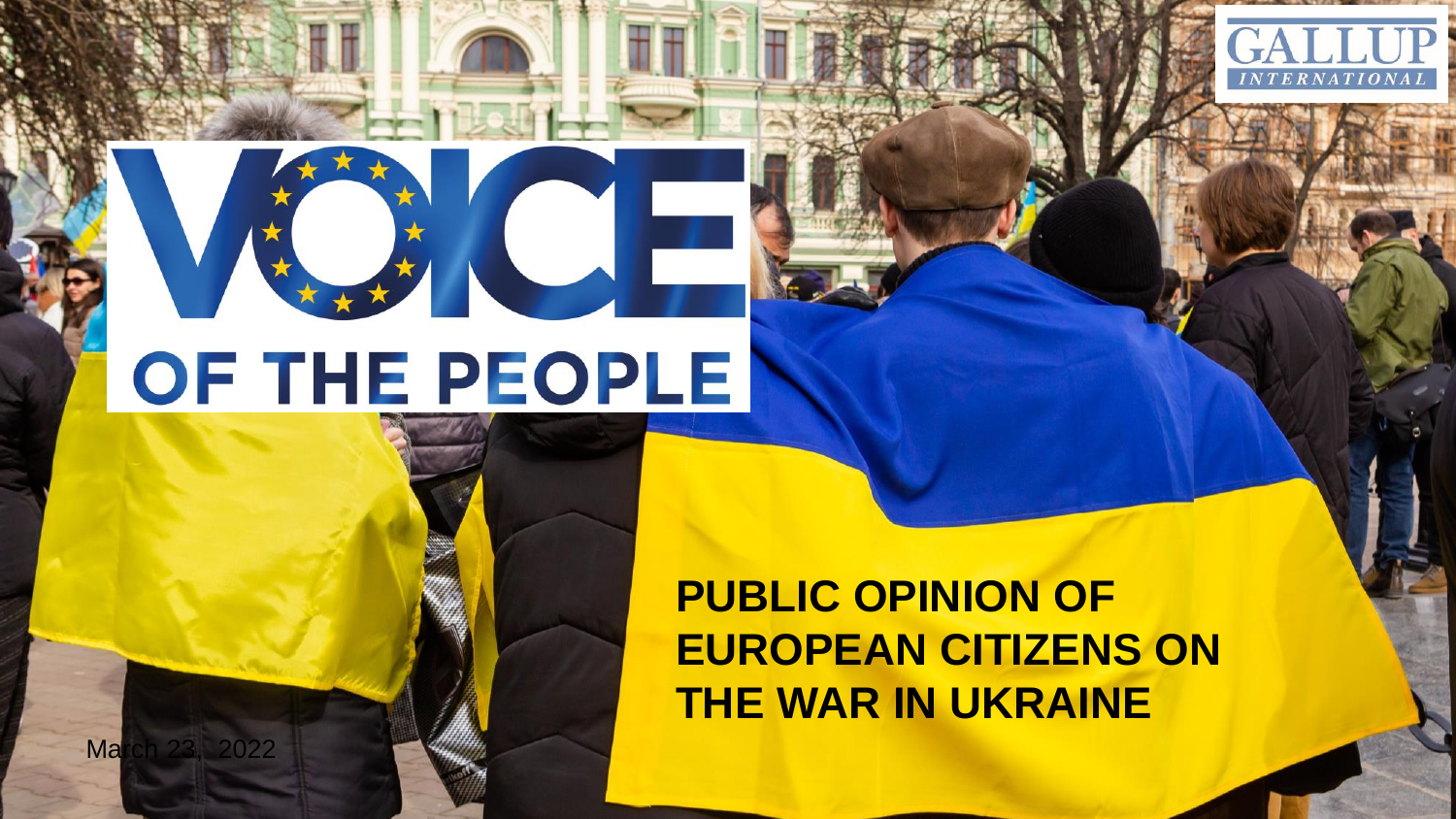

| Method              | • CAWI-Interviews (Computer Assisted Web Interviewing)                                                                              |
|---------------------|-------------------------------------------------------------------------------------------------------------------------------------|
|                     |                                                                                                                                     |
| <b>Target Group</b> | Population aged 18 years and over<br>$\blacksquare$                                                                                 |
|                     | • 24.509 interviews in total                                                                                                        |
| Sample              | <b>23.004</b> interviews in 24 EU-countries; per country: representative of the (web-active)<br>population 18+*                     |
|                     | • 1.505 interviews in 2 Non-EU-countries: Serbia and Switzerland; per country: representative<br>of the (web-active) population 18+ |

Fieldwork period **7th -22rd March 2022** 

Gallup International Association and its members are not related to Gallup Inc., headquartered in Washington D.C., which is no longer a member of Gallup International Association.

Gallup International Association does not accept responsibility for opinion polling other than its own. We require that our surveys be credited fully as Gallup International (not Gallup or Gallup Poll).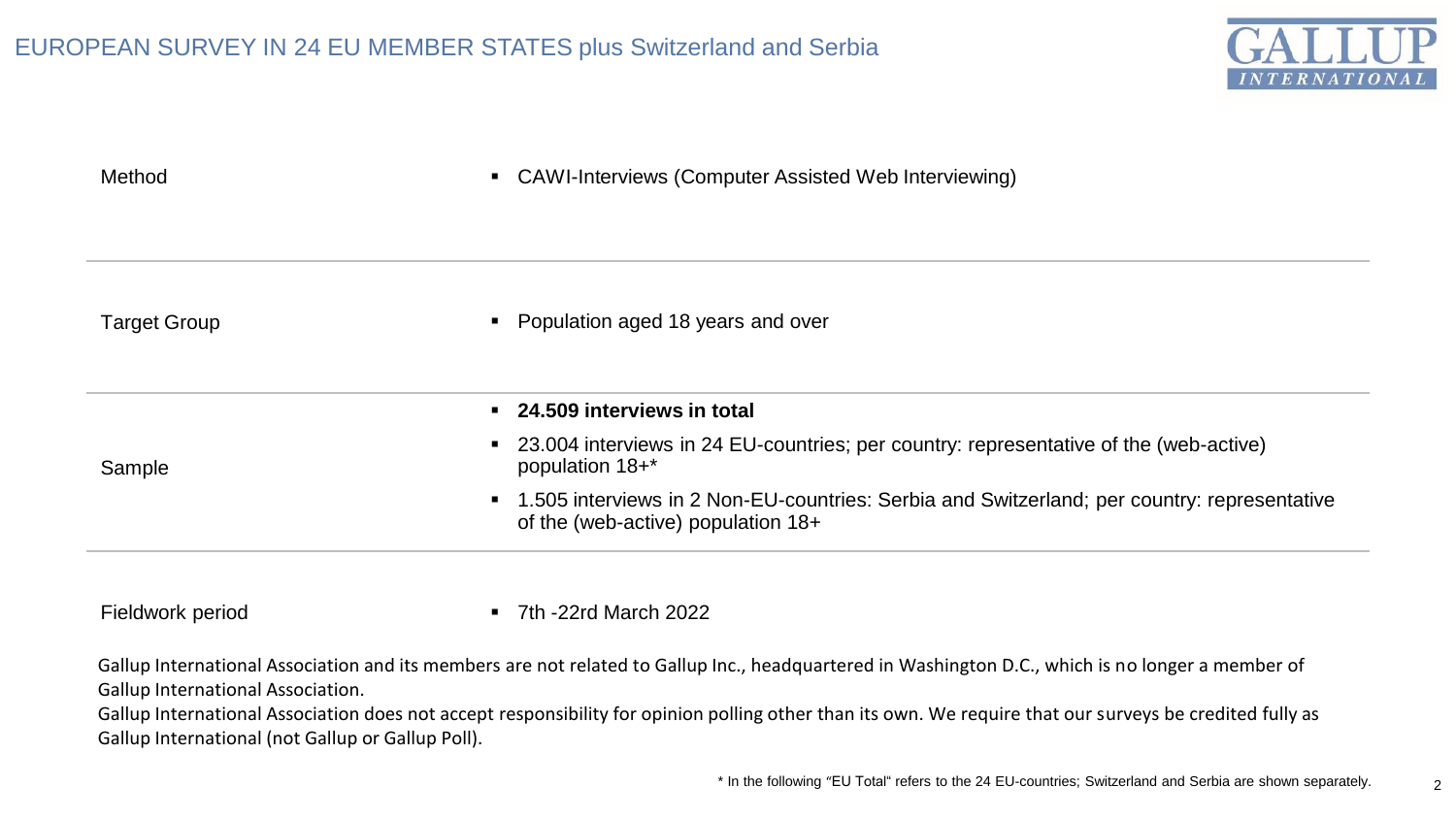# REPRESENTATIVE SAMPLES IN 26 EUROPEAN COUNTRIES



| <b>EU TOTAL</b>       | 23.004 |
|-----------------------|--------|
| <b>COUNTRY</b>        |        |
| Austria               | 1.000  |
| Belgium               | 1.012  |
| <b>Bulgaria</b>       | 861    |
| Croatia               | 507    |
| <b>Czech Republic</b> | 1.030  |
| Denmark               | 1.020  |
| Estonia               | 1.002  |
| Finland               | 1.112  |
| France                | 1.020  |
| Germany               | 1.000  |
| Greece                | 1.093  |
| Hungary               | 1.022  |
| Ireland               | 750    |
| Italy                 | 1.000  |
| Latvia                | 1.006  |
| Lithuania             | 1.000  |
| Netherlands           | 1.020  |
| Poland                | 1.001  |
| Portugal              | 600    |
| Romania               | 1.018  |
| Slovakia              | 1.000  |
| Slovenia              | 735    |
| Spain                 | 1.013  |
| Sweden                | 1.182  |
| <b>NON EU</b>         |        |
| <b>COUNTRY</b>        |        |
| Serbia                | 505    |
| Switzerland           | 1.000  |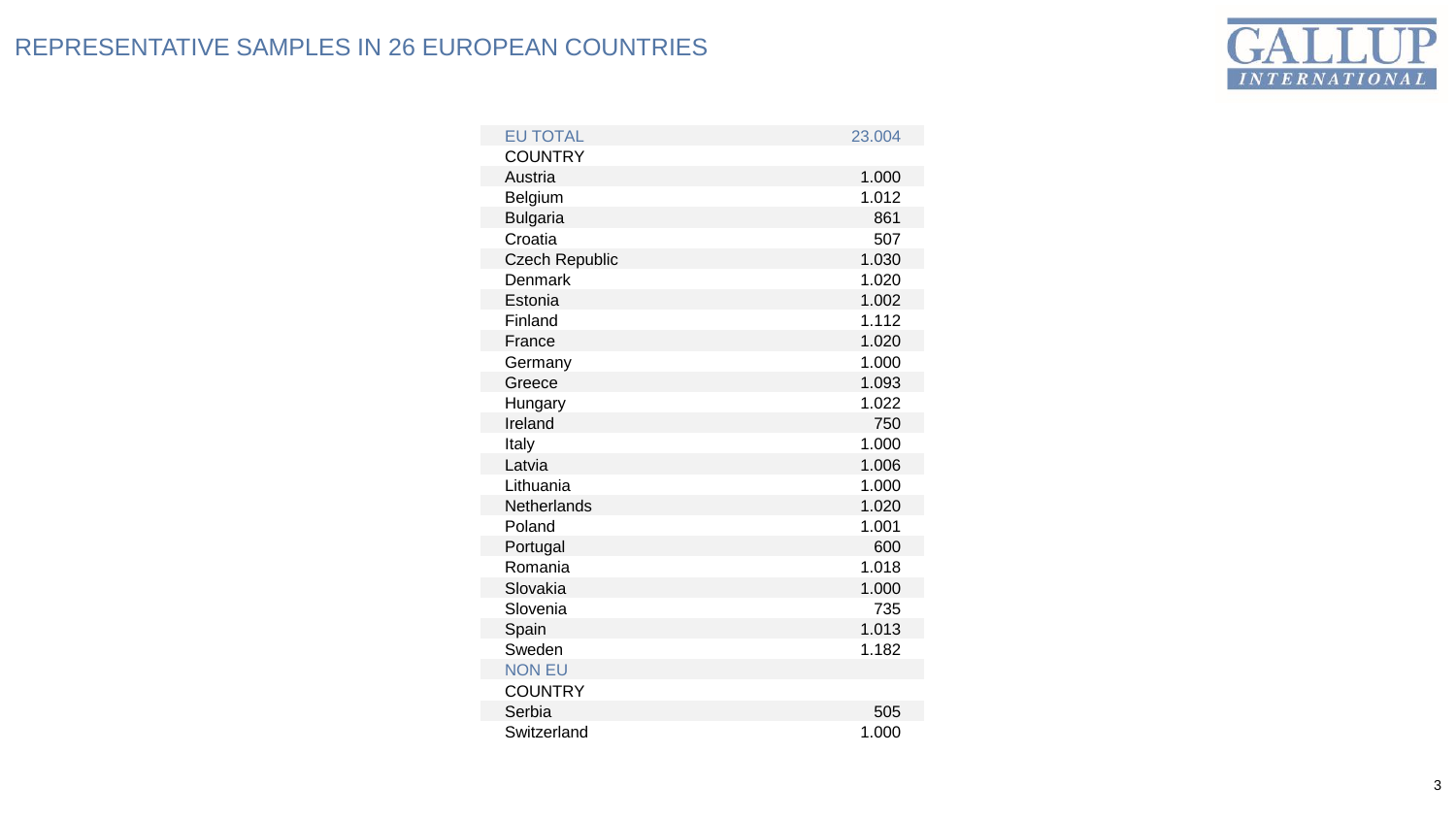## Inflation, the war and the energy supply are the biggest concerns of EU citizens



#### EU TOTAL



In percent

4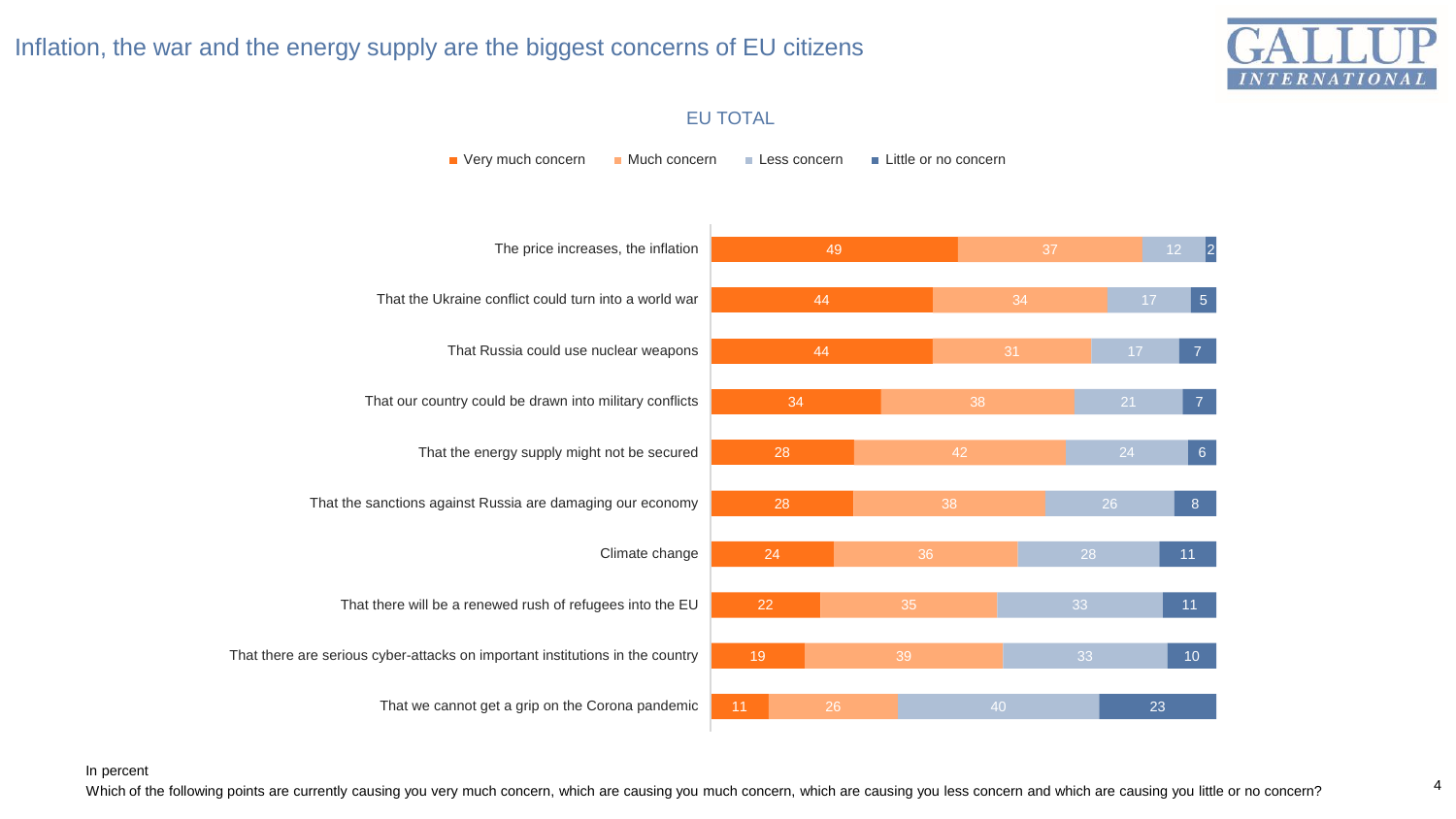## COHESION IN THE EU: More than 60% see solid cohesion between member states





 $\blacksquare$  Very big  $\blacksquare$  Big  $\blacksquare$  Less big  $\blacksquare$  Not big at all

#### In percent

What is your impression: How big is the cohesion between the member states of the European Union at the moment?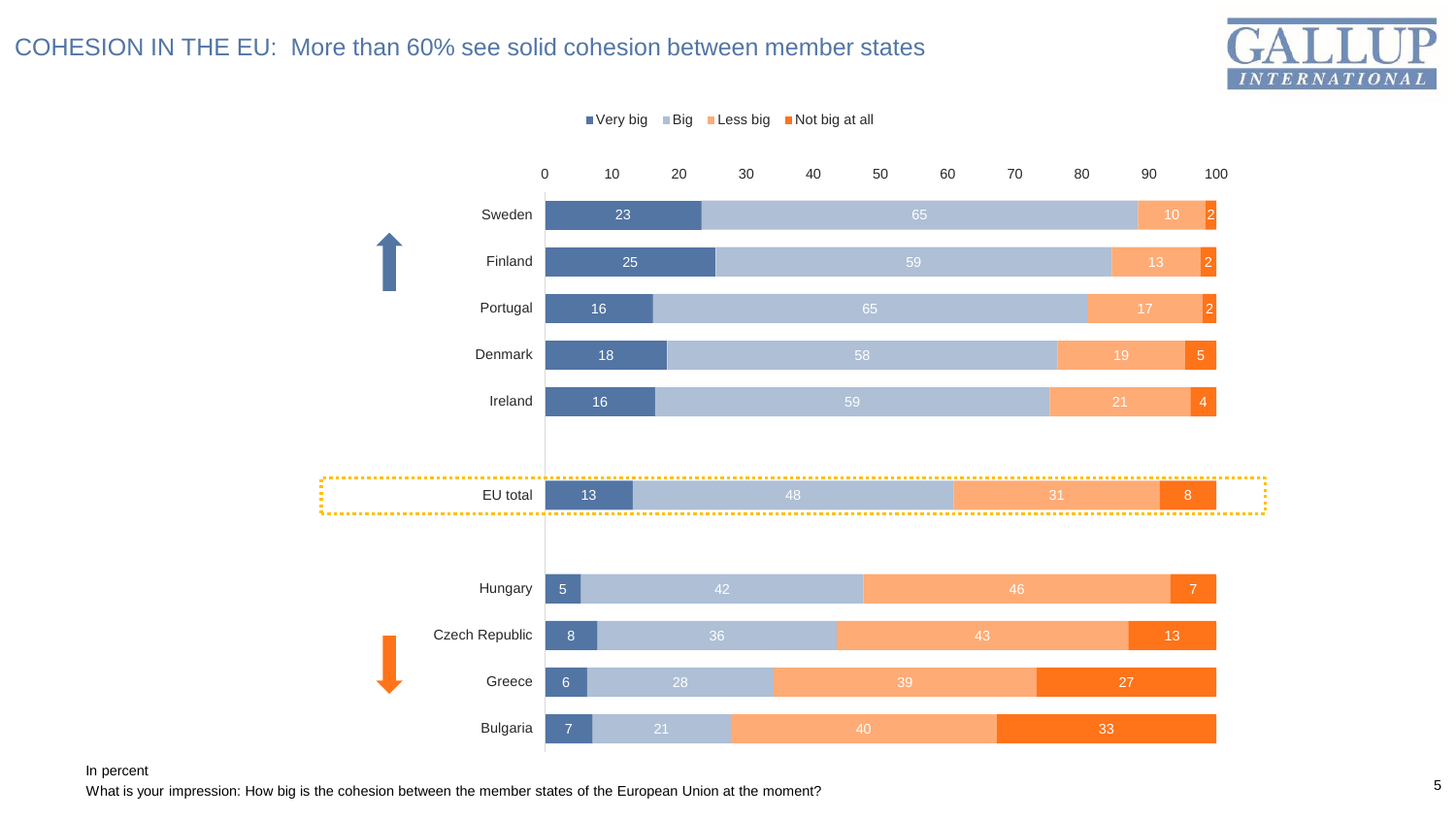# A GLOBAL ROLE FOR EU: 78% are in favour of a more active role for the EU in global politics



## EU TOTAL

■ Yes, the EU should play a more active role in word politics ■ No, the EU should not



| Yes, the EU should play a more active role in<br>world politics |    |  |
|-----------------------------------------------------------------|----|--|
| Portugal                                                        | 94 |  |
| Spain                                                           | 90 |  |
| Poland                                                          | 90 |  |
| Lithuania                                                       | 90 |  |
| No, the EU should not                                           |    |  |
| Denmark                                                         | 37 |  |
| Austria                                                         | 36 |  |
| Serbia                                                          | 45 |  |
| Switzerland                                                     | 36 |  |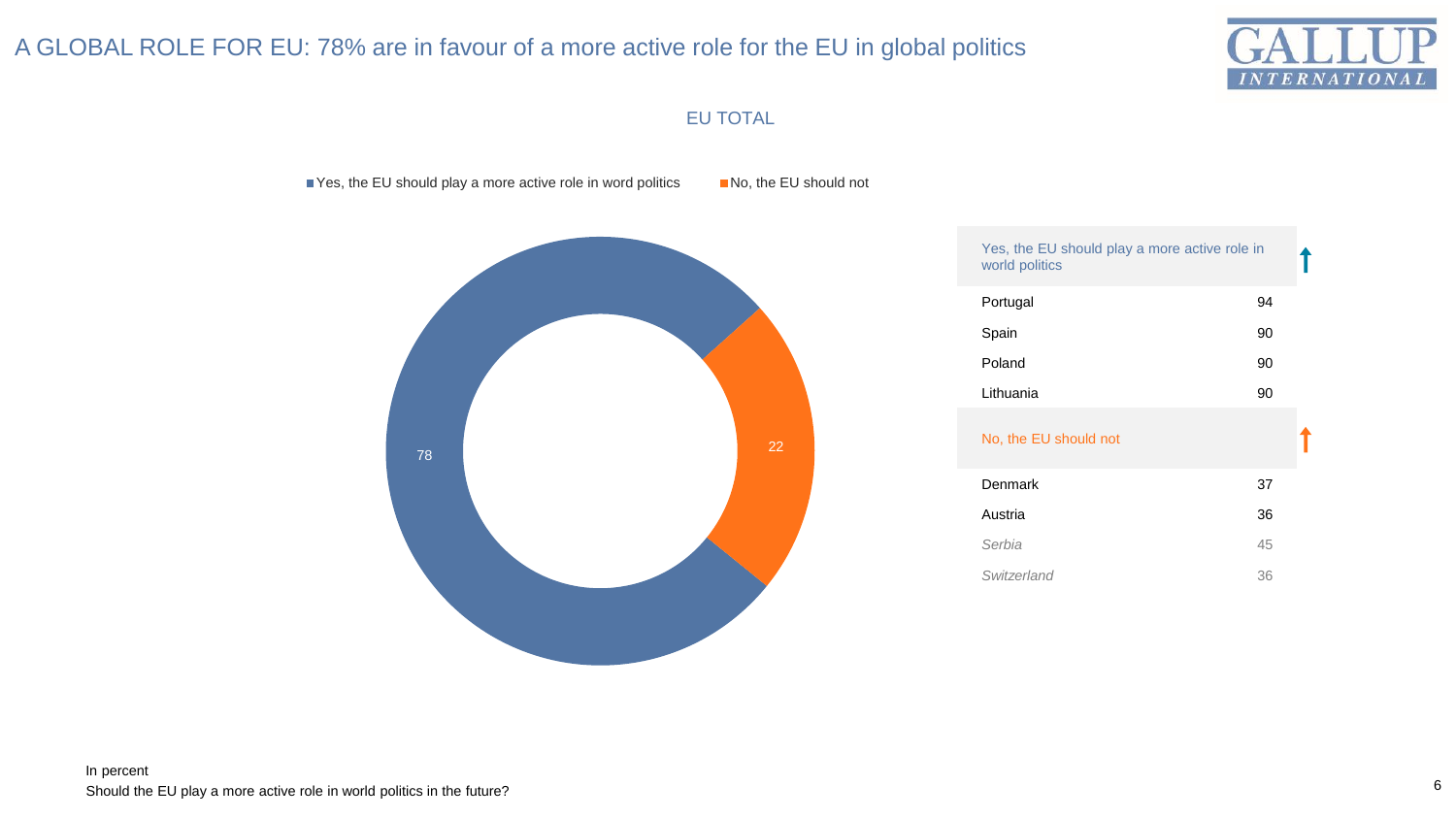## VERY HIGH SUPPORT FOR SANCTIONS AGAINST RUSSIA: 43% of EU citizens want even stricter sanctions for Russia



EU TOTAL

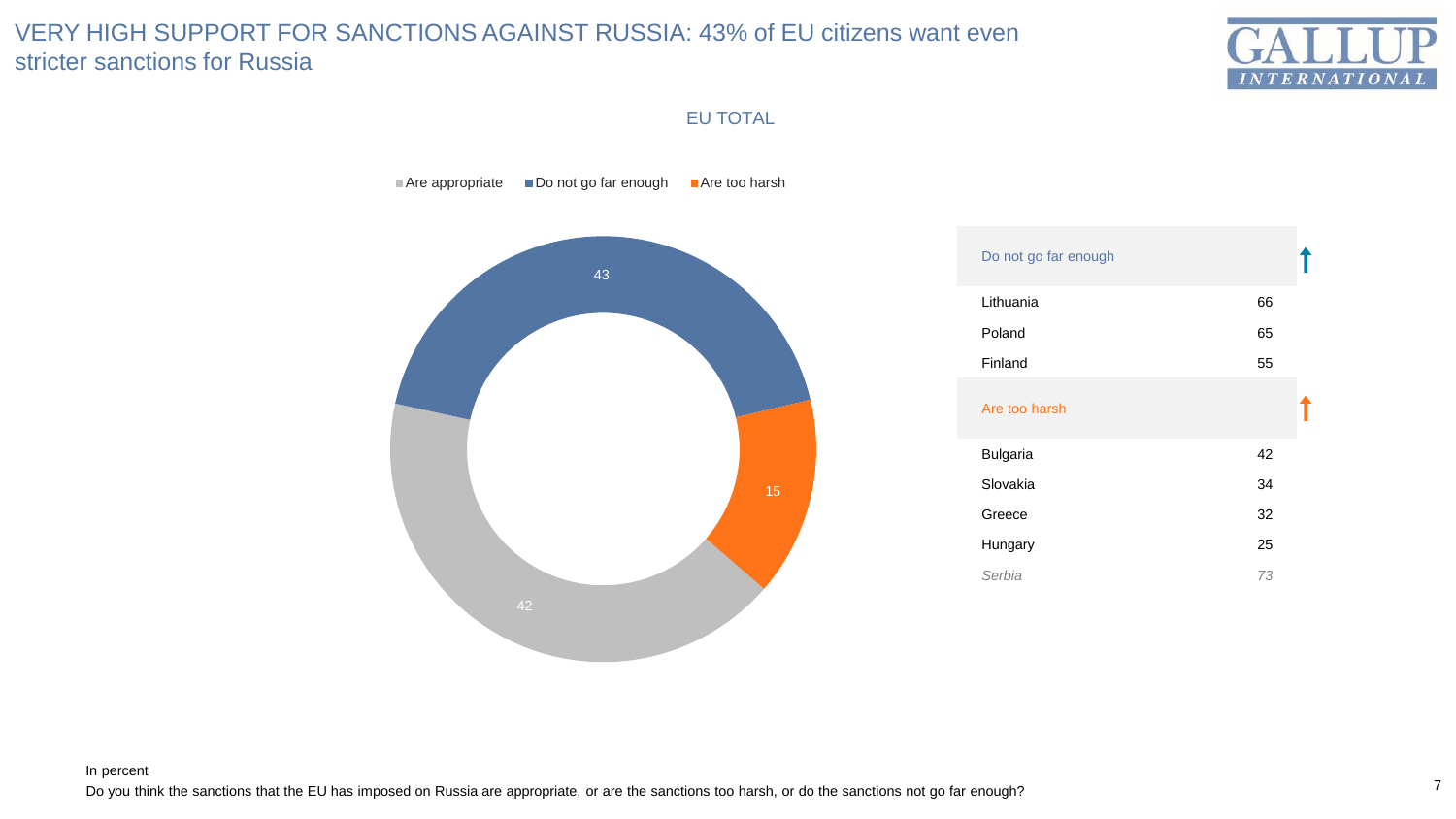## 57% say that Ukraine is sufficiently supported



#### EU TOTAL

Was sufficiently supported Would like to see more support



| Was sufficiently supported     |    |  |
|--------------------------------|----|--|
| Slovakia                       | 84 |  |
| Czech Republic                 | 79 |  |
| Hungary                        | 78 |  |
| <b>Bulgaria</b>                | 76 |  |
| Slovenia                       | 70 |  |
| Latvia                         | 69 |  |
| Serbia                         | 80 |  |
| Would like to see more support |    |  |

| Portugal | 66 |
|----------|----|
| Spain    | 64 |
| Ireland  | 64 |
| France   | 60 |
| Finland  | 58 |
| Sweden   | 58 |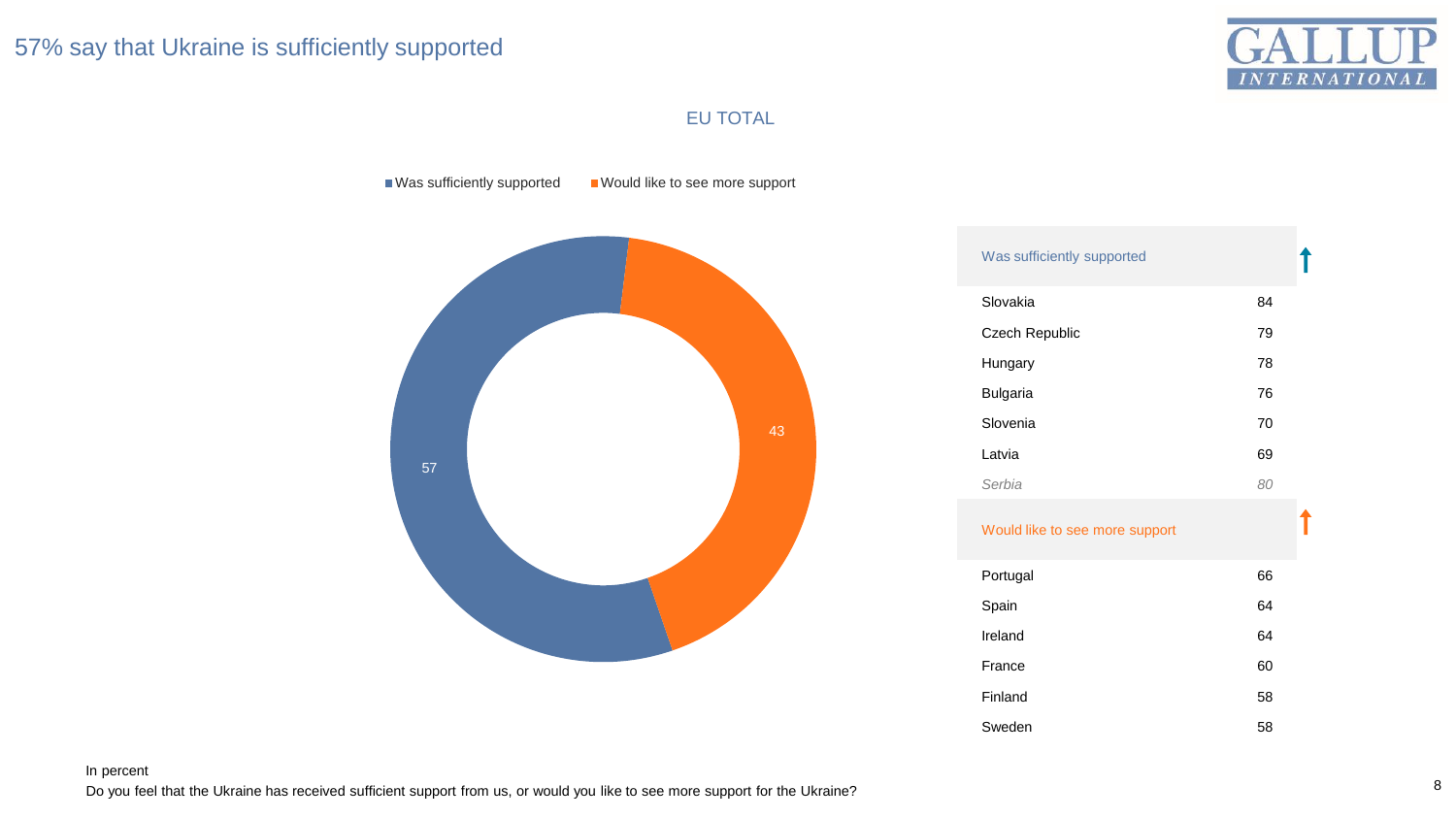## Over half of EU citizens are in favour of Ukraine joining the EU



## EU TOTAL

I am in favour of Ukraine becoming a member of the EU I am against Ukraine becoming a member of the EU II Undecided



| I am in favour of Ukraine becoming a member<br>of the EU |    |  |
|----------------------------------------------------------|----|--|
| Poland                                                   | 77 |  |
| Estonia                                                  | 73 |  |
| Portugal                                                 | 73 |  |
| Lithuania                                                | 73 |  |
| Ireland                                                  | 71 |  |
| Spain                                                    | 66 |  |
| I am against Ukraine becoming a member of<br>the EU      |    |  |
| Greece                                                   | 46 |  |
| Slovakia                                                 | 38 |  |
| Hungary                                                  | 36 |  |
| Austria                                                  | 35 |  |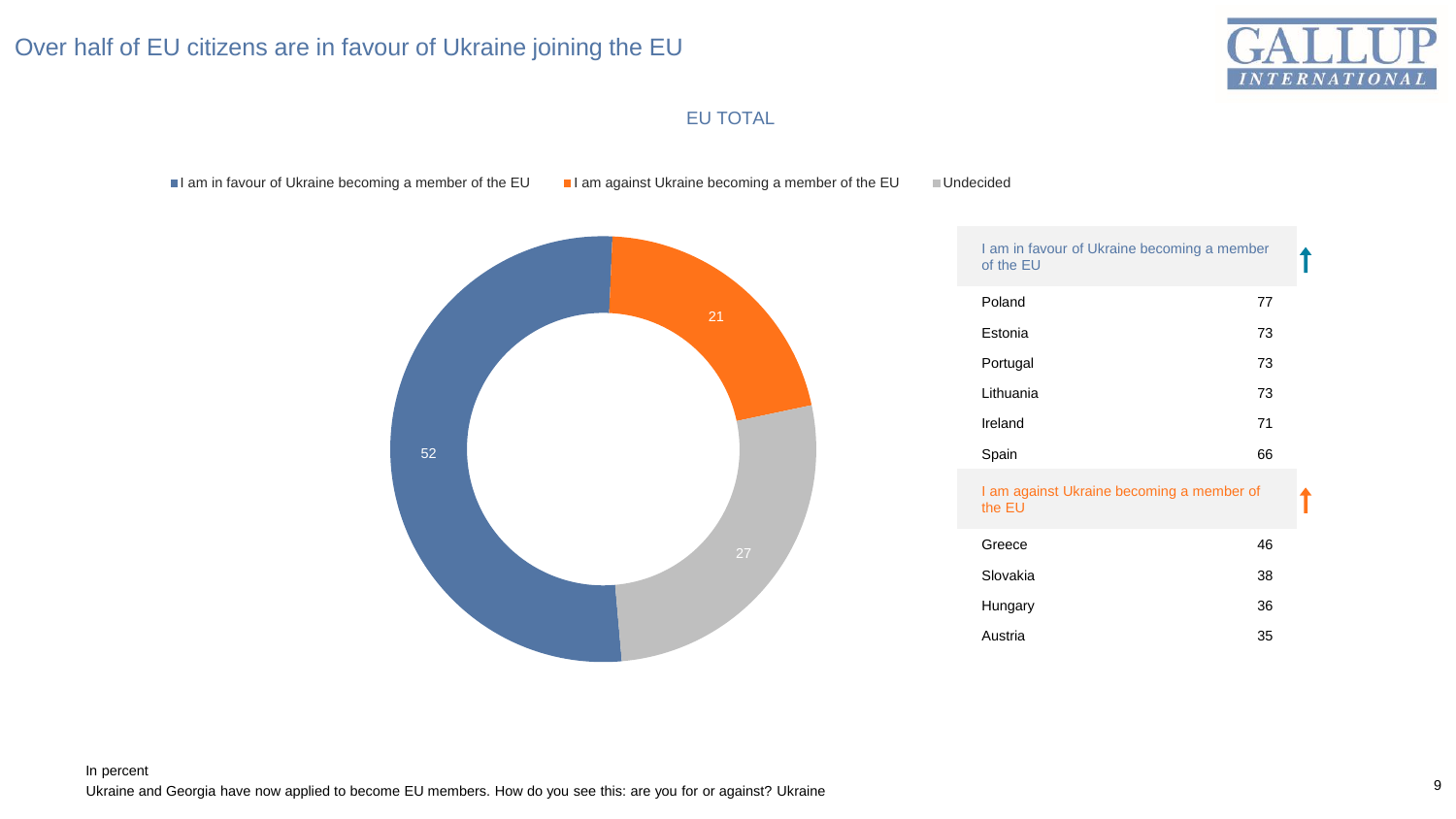## Most EU members consider their own country's dependence on Russian energy supplies to be high







#### How do you assess that: How dependent is our country on energy supplies from Russia? In percent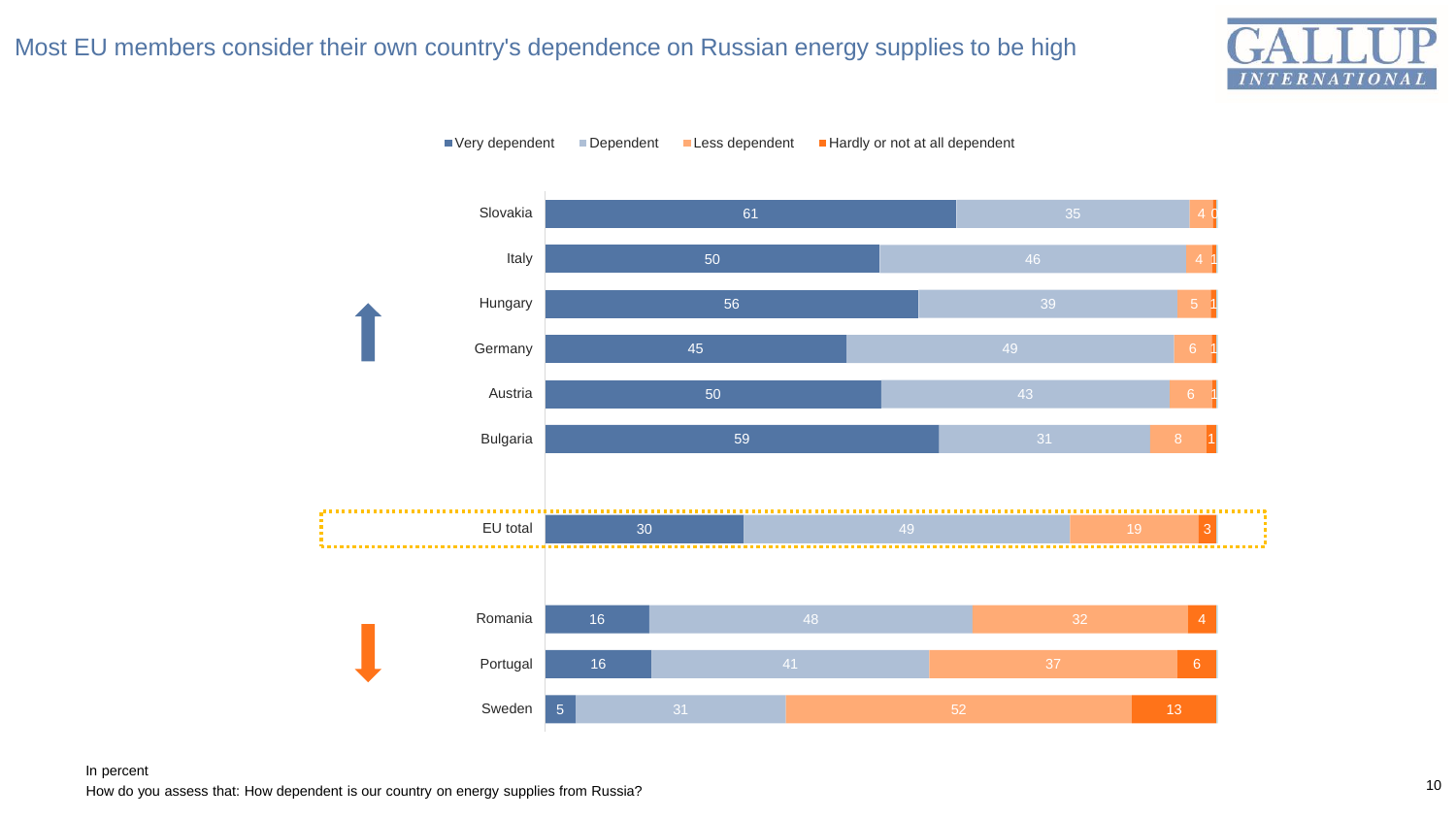There is a great consensus in all EU countries to switch to renewable energy sources in order to be less dependent on Russian energy supplies



11

## EU TOTAL

 $\blacksquare$  Very important  $\blacksquare$  Important  $\blacksquare$  Less important  $\blacksquare$  Not important at all



In percent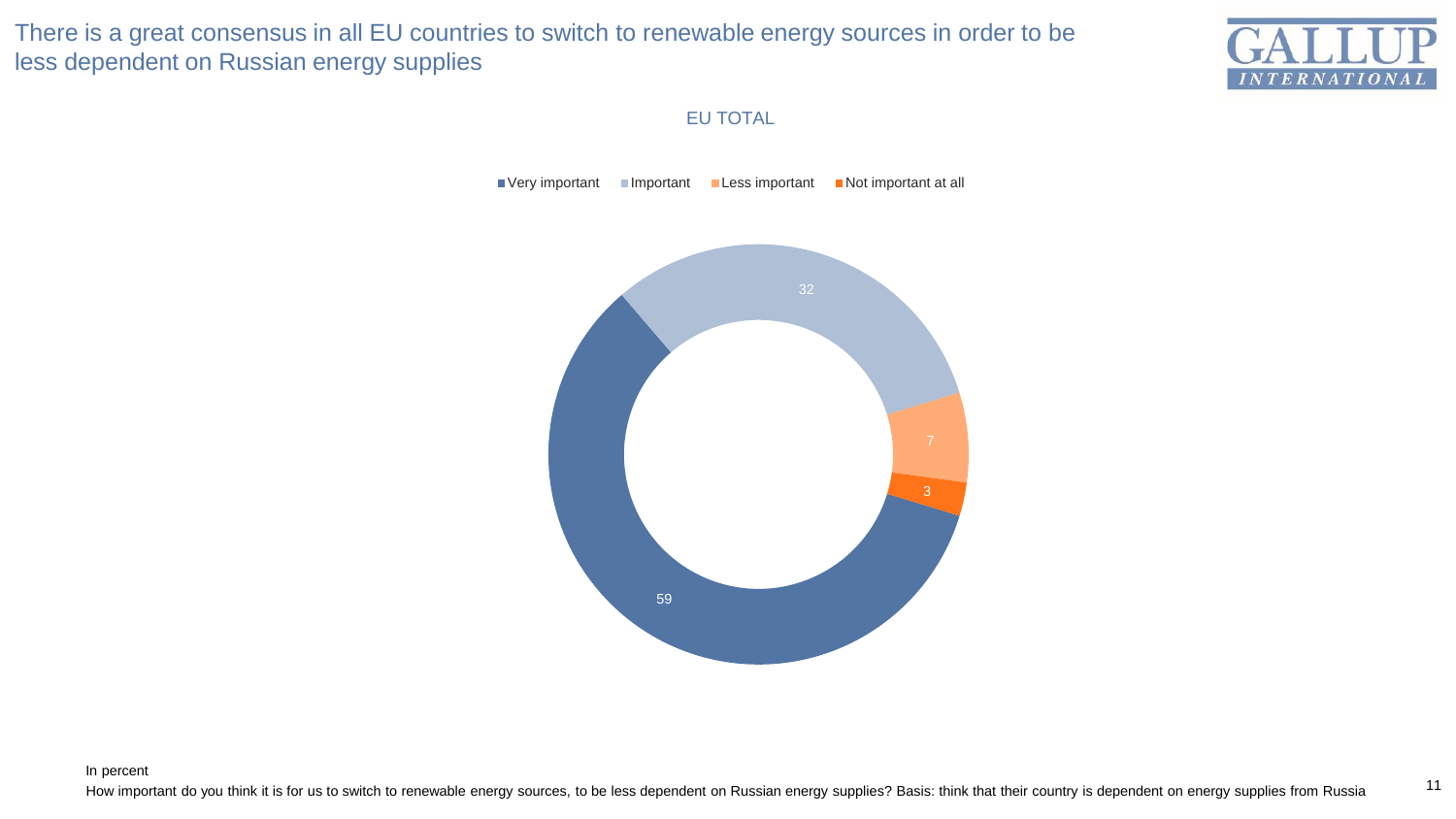



■ Very good ■ Good ■ Less good ■ Not good at all

#### In percent

How do you rate the equipment and operational capability of your country's army, all in all? In your opinion, is the equipment and operational capability ...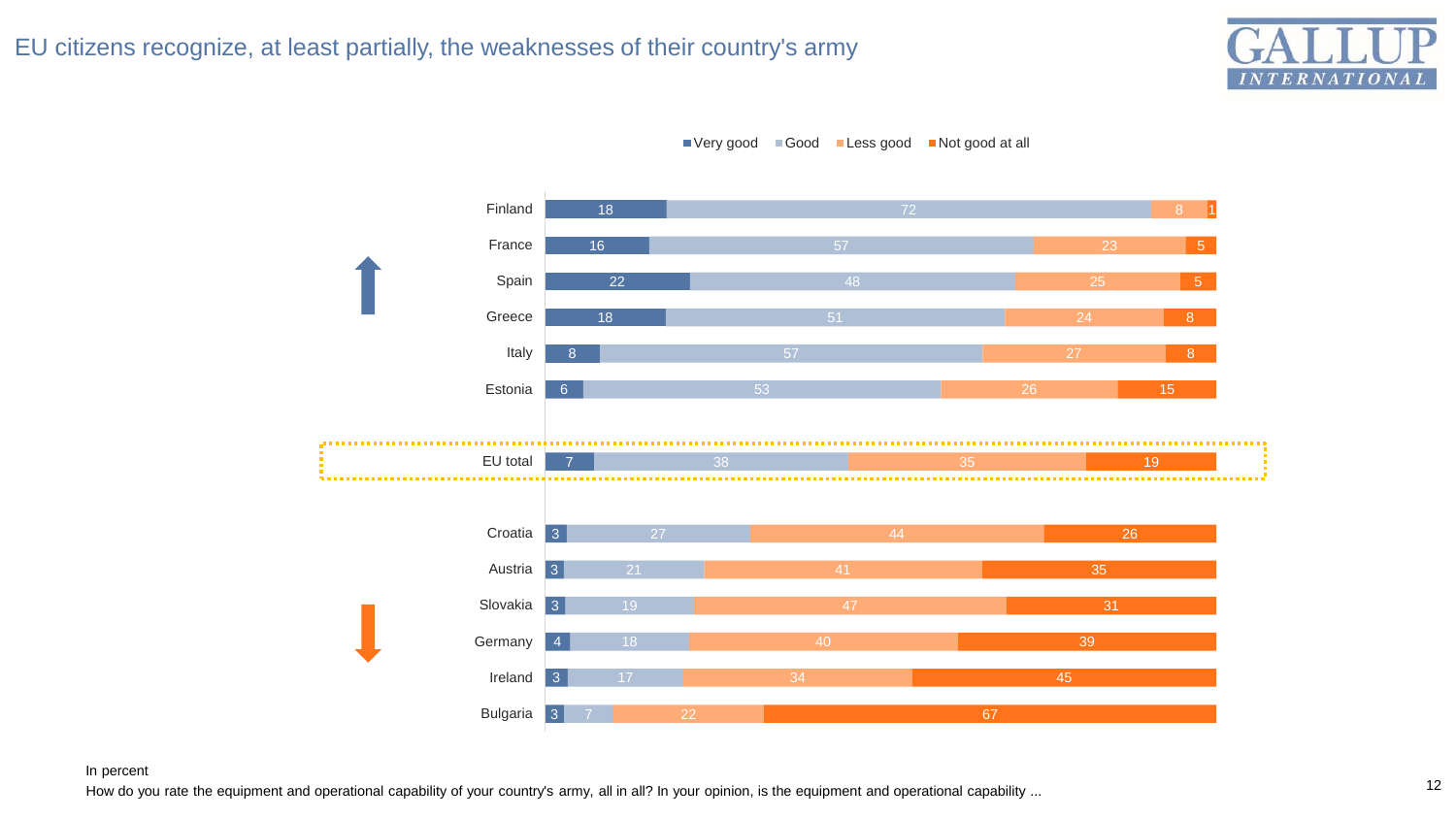## Half of EU citizens say their country should increase defense spending



#### EU TOTAL

Should be increased Should be cut There should be no change



| Should be increased |    |
|---------------------|----|
| Sweden              | 78 |
| Poland              | 69 |
| Netherlands         | 68 |
| <b>Bulgaria</b>     | 65 |
| Estonia             | 64 |
| Should be cut       |    |
| Slovenia            | 34 |
| Italy               | 26 |
| Slovakia            | 26 |
|                     |    |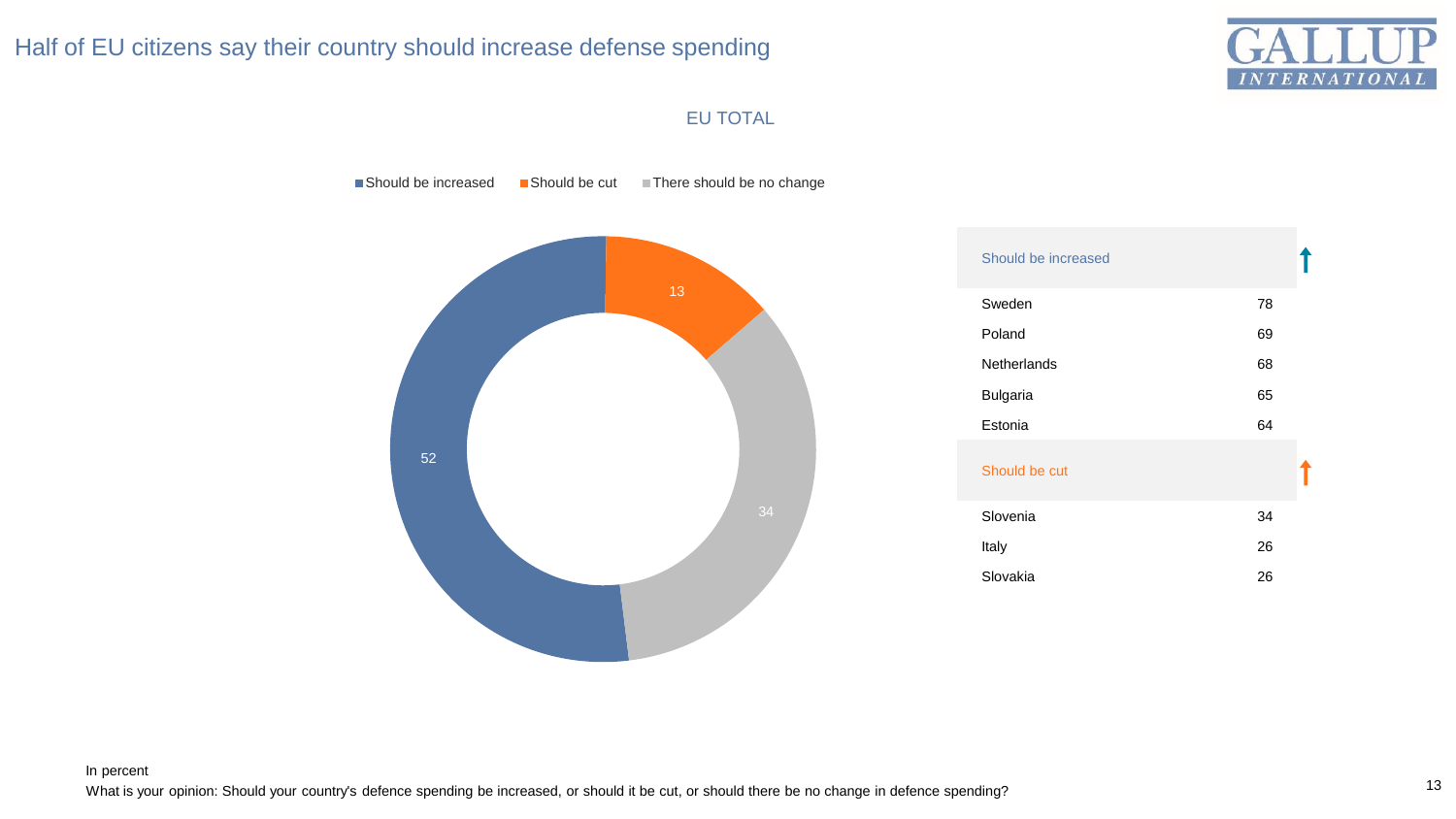## The majority is in favour of a common European army



## EU TOTAL

 $\blacksquare$ I am in favour  $\blacksquare$ I am against it



| I am in favour  |    |
|-----------------|----|
| Portugal        | 83 |
| Poland          | 80 |
| Belgium         | 76 |
| Lithuania       | 76 |
| Spain           | 75 |
| Romania         | 72 |
| I am against it |    |
| Finland         | 57 |
| Ireland         | 55 |
| Austria         | 54 |
| Sweden          | 53 |
| Serbia          | 79 |
| Switzerland     | 56 |

#### In percent

There is talk from time to time of building a common European army: What is your position on this? Are you for or against the creation of a common European army?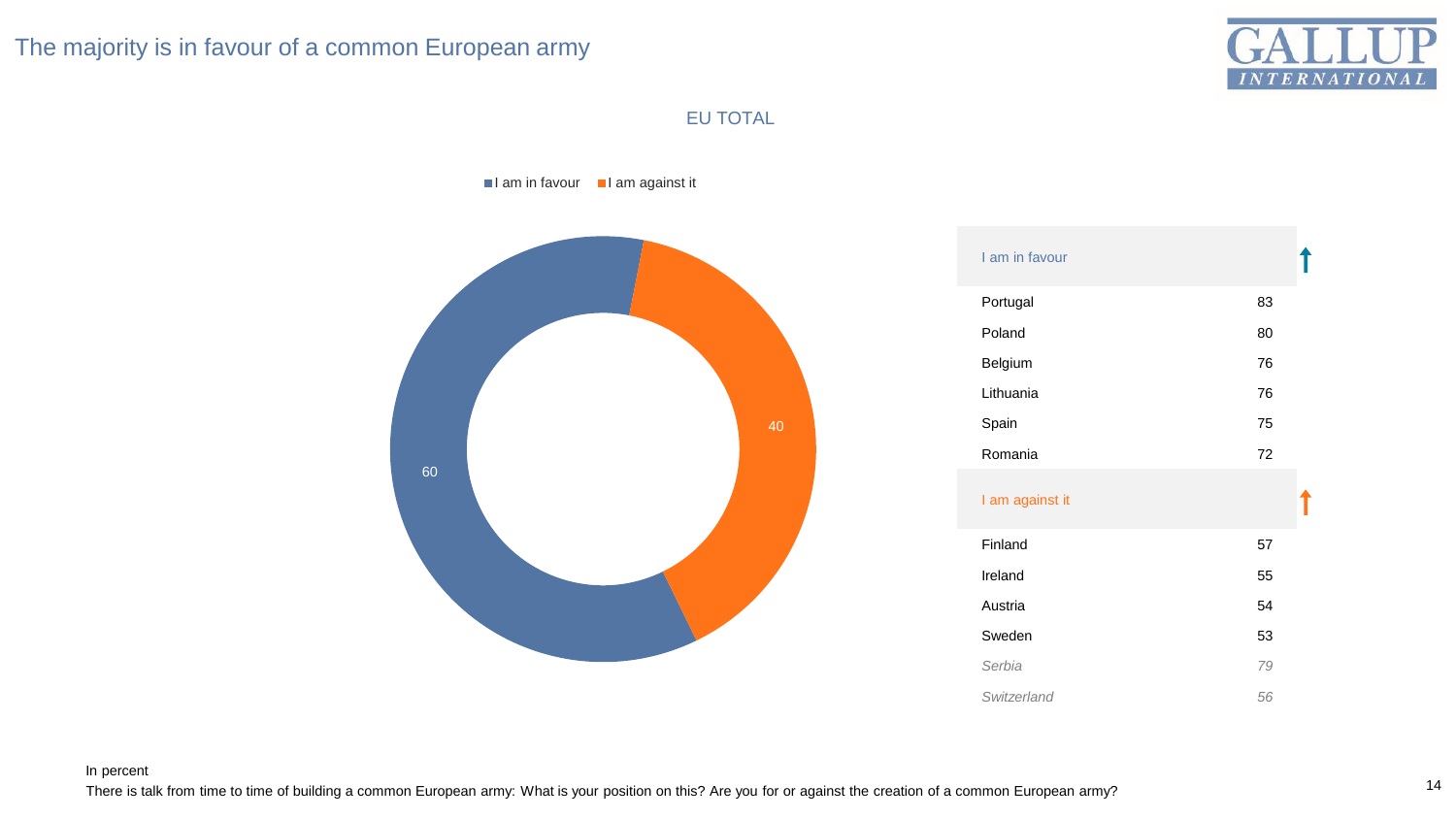## A relative majority is in favour of the unrestricted admission of Ukrainian refugees



## EU TOTAL

We should take in as many refugees as possible without bureaucracy We should only accept a certain number of refugees

We should take in very few refugees from Ukraine or none at all



| We should take in as many refugees as<br>possible without bureaucracy |    |  |
|-----------------------------------------------------------------------|----|--|
| Spain                                                                 | 65 |  |
| Finland                                                               | 63 |  |
| Romania                                                               | 62 |  |
| We should only accept a certain number of<br>refugees                 |    |  |
| <b>Czech Republic</b>                                                 | 66 |  |
| Slovenia                                                              | 59 |  |
| Estonia                                                               | 58 |  |
| Serbia                                                                | 58 |  |
|                                                                       |    |  |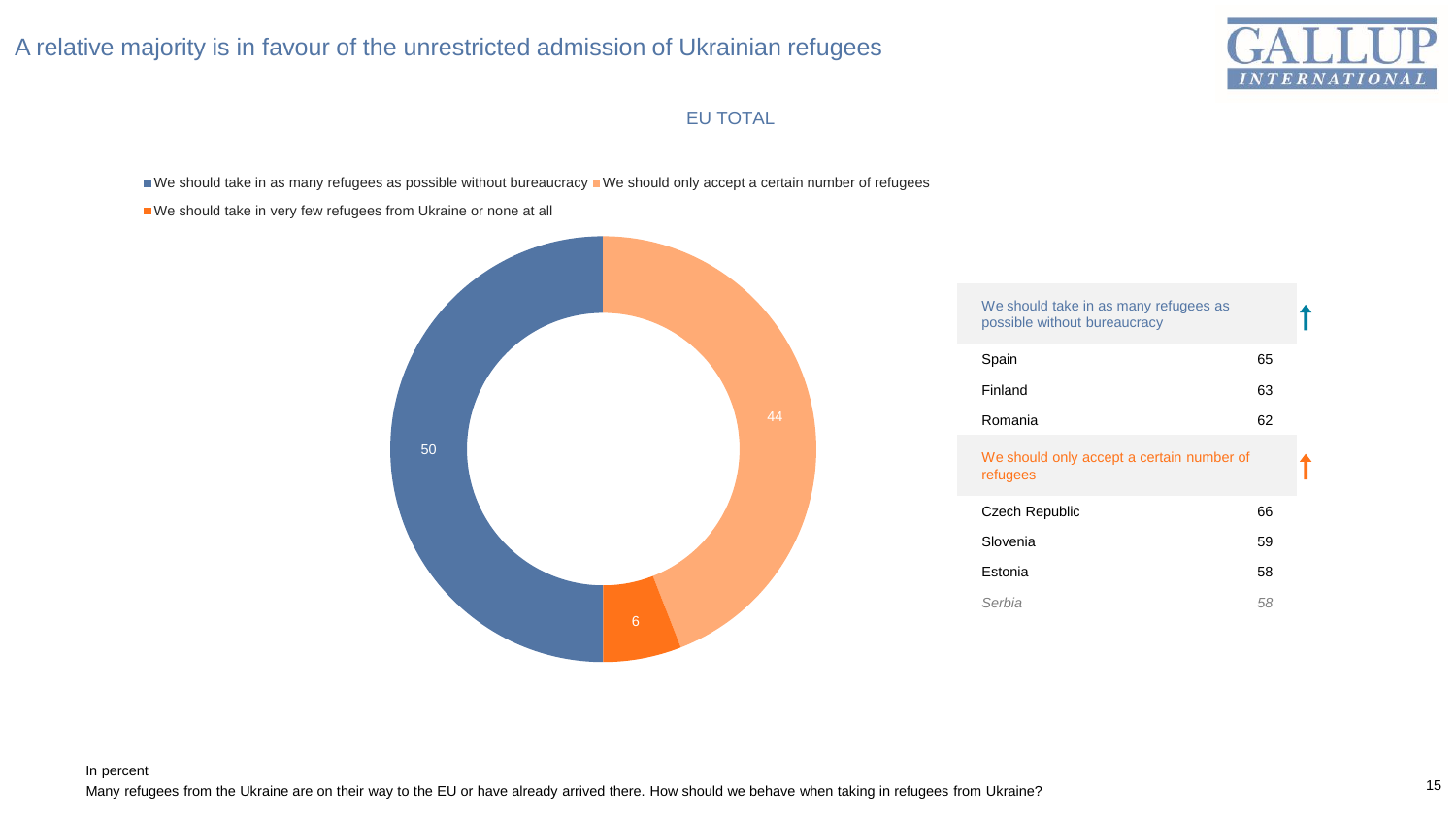The EU is perceived as the most stabilizing world power, the role of the USA is seen as ambivalent. A vast majority say RUSSIA and CHINA destabilize the world.



#### EU TOTAL

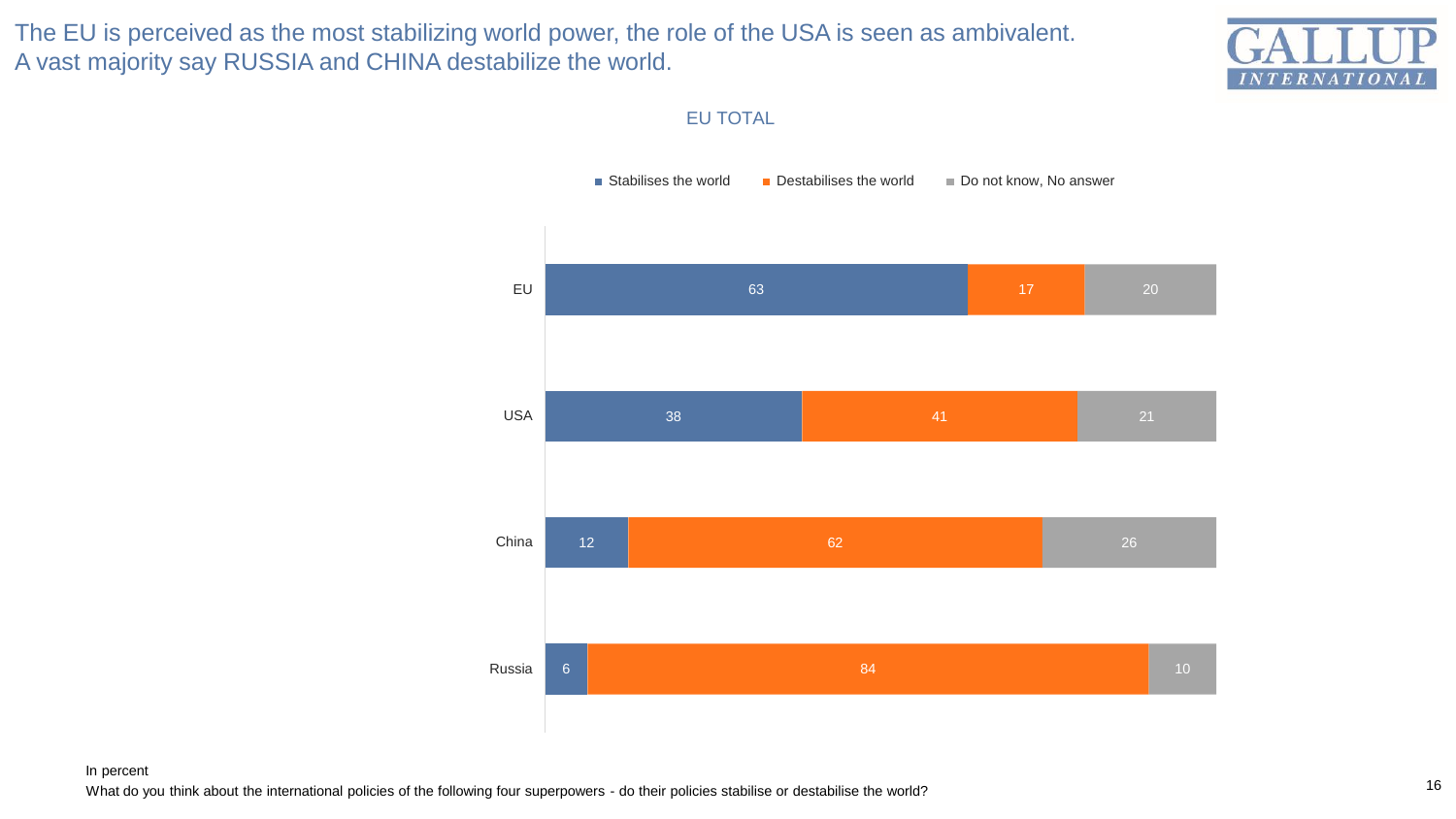# The view that the EU is a stabilizing force is primarily shared by Portugal, Finland, Poland and Sweden



## EU TOTAL - EU

Stabilises the world Destabilises the world  $\Box$  Do not know, No answer

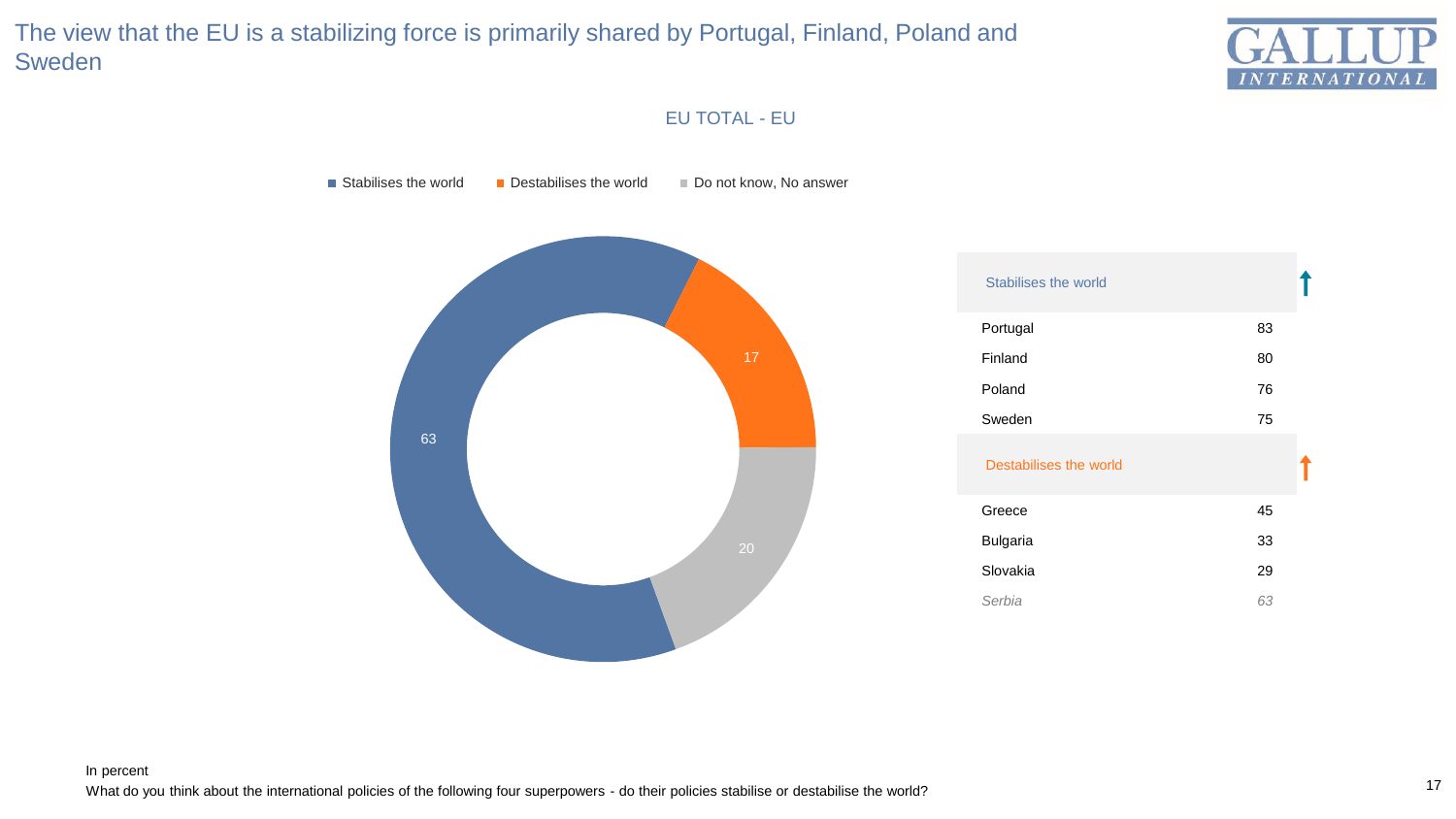## The biggest fan of the USA is Poland, the most critics can be found in Greece, Croatia and Slovenia



#### EU TOTAL - USA

Stabilises the world  $\Box$  Destabilises the world  $\Box$  Do not know, No answer



In percent

What do you think about the international policies of the following four superpowers - do their policies stabilise or destabilise the world?

Hungary 52 *Serbia 86*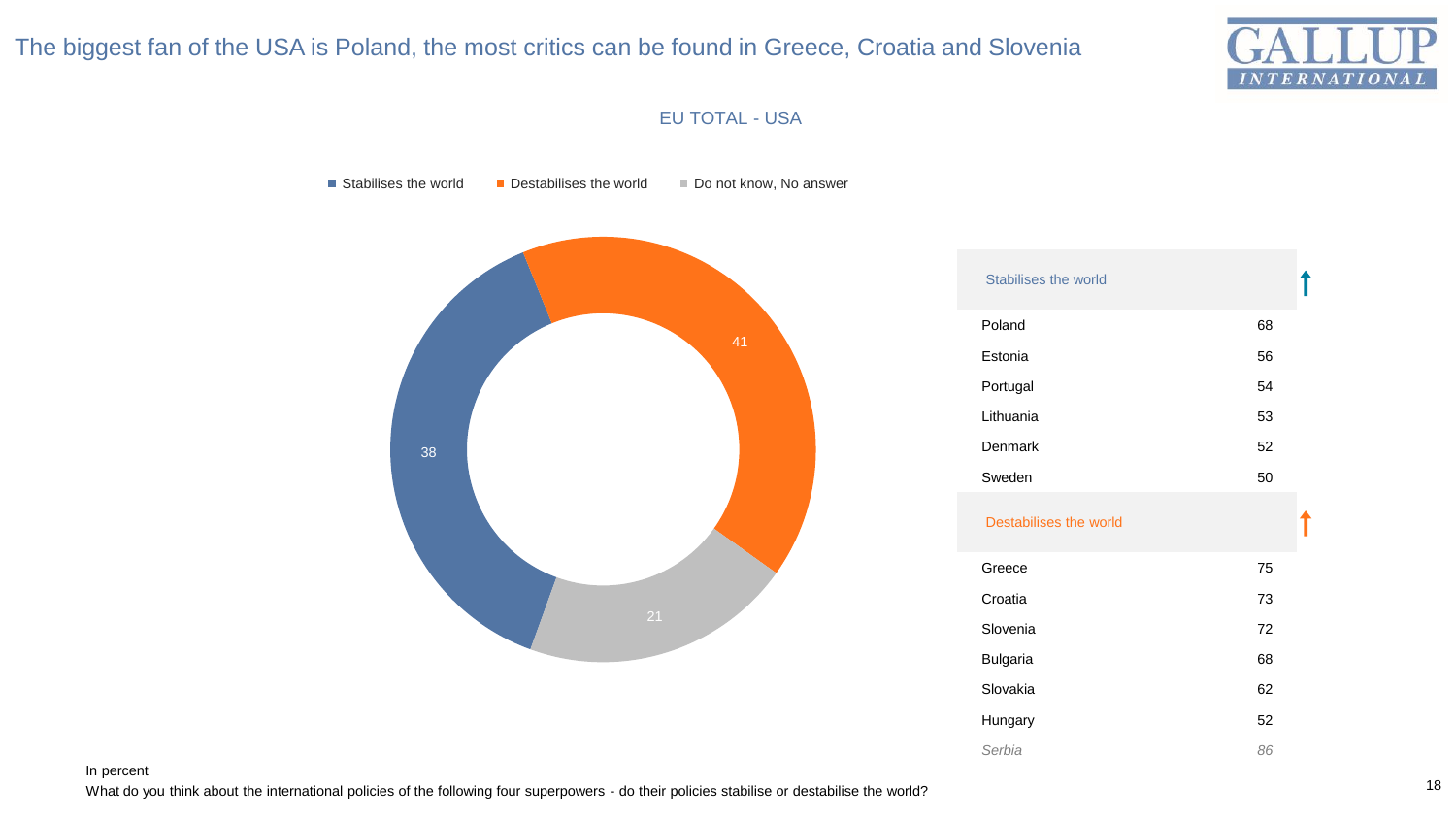# China's role is seen somewhat more positively in Bulgaria, Slovakia and Greece than in other EU countries



## EU TOTAL - China

Stabilises the world Destabilises the world  $\Box$  Do not know, No answer

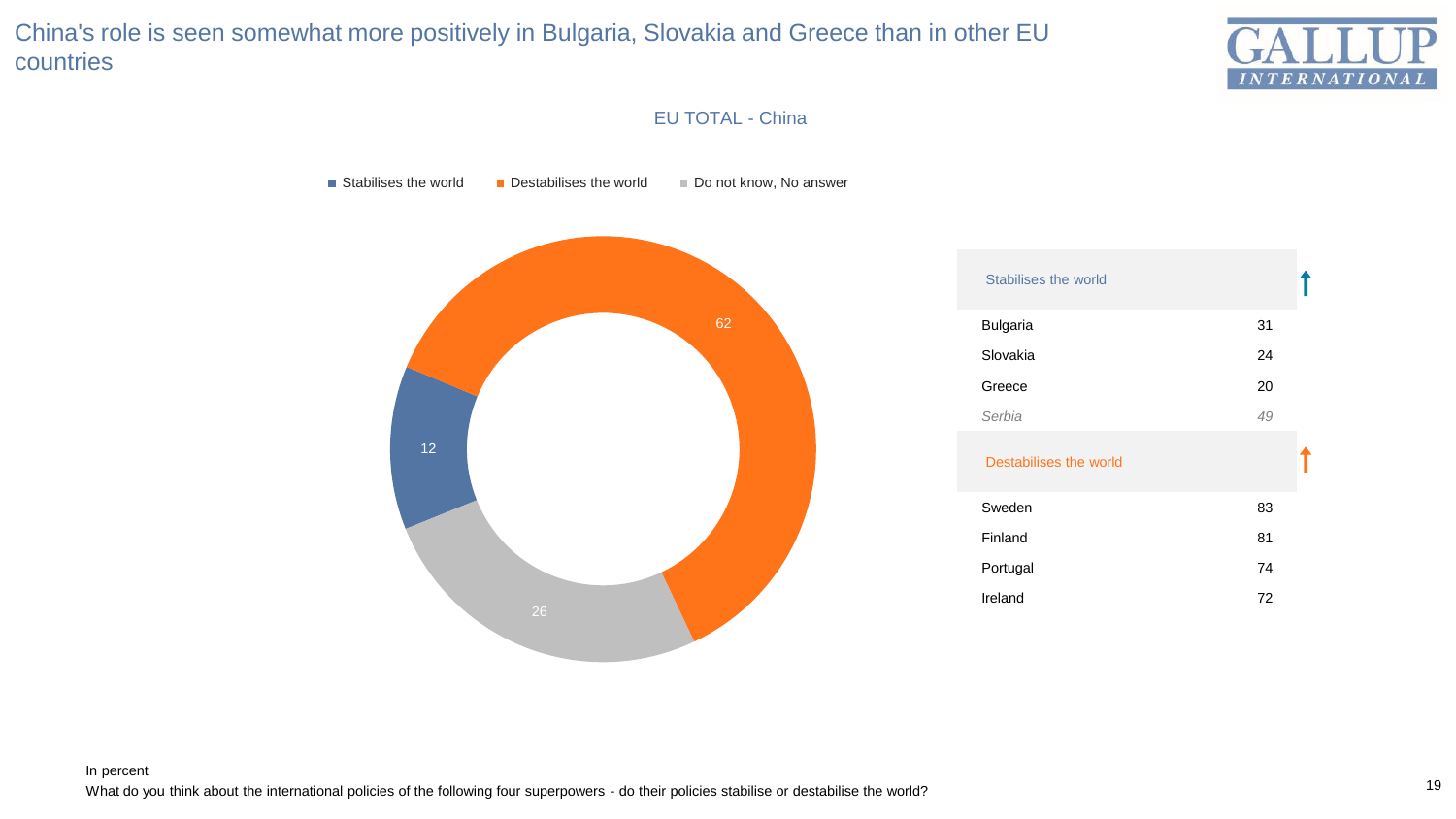## These three countries are also somewhat more comfortable with Russia than other EU members



#### EU TOTAL - Russia

Stabilises the world Destabilises the world  $\Box$  Do not know, No answer

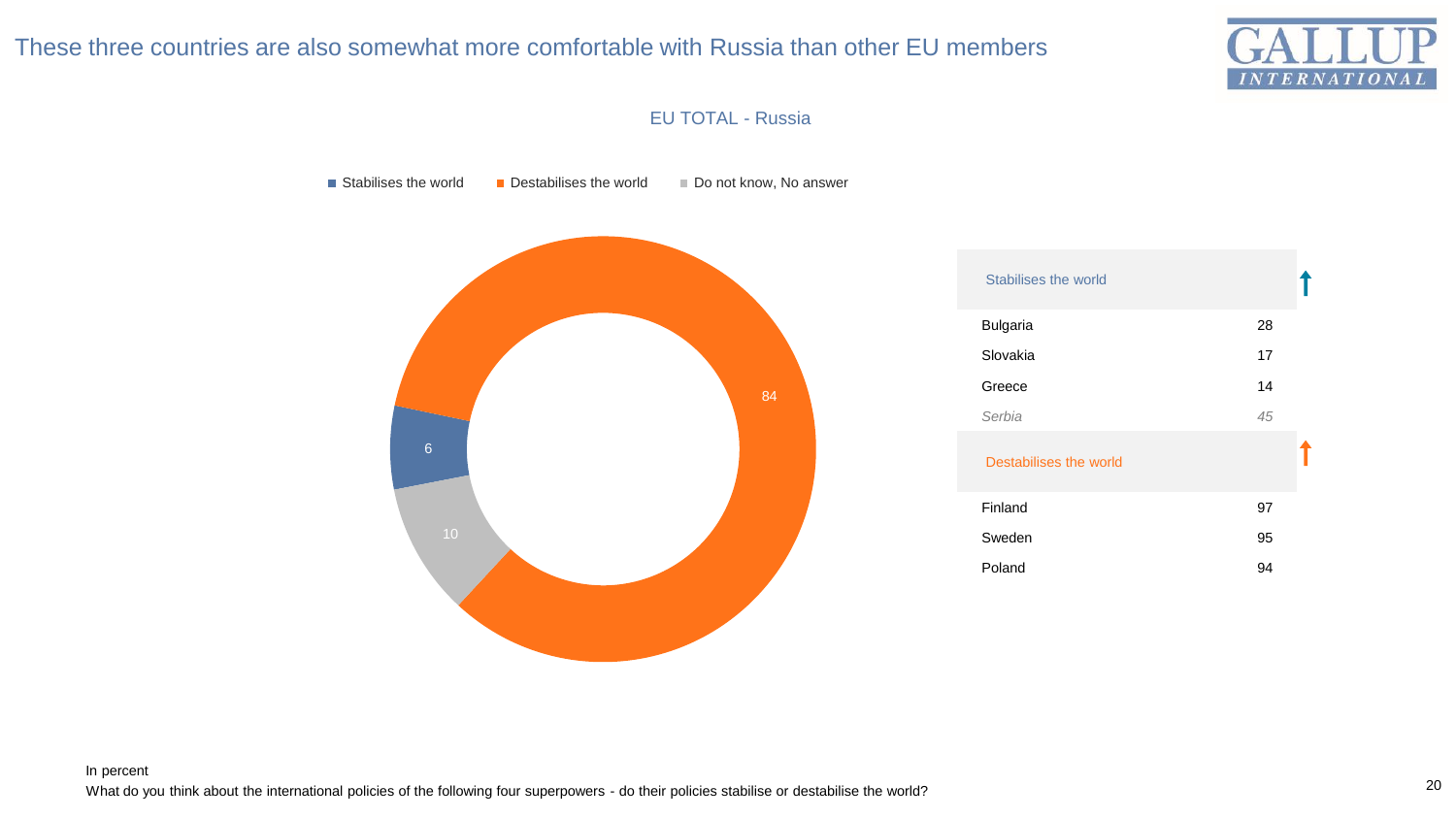

#### EU citizens' fears: inflation, war, bottlenecks in energy supply

The biggest concerns of EU citizens at the moment are rising prices, fear of a widening war and possible shortages in energy supply. Issues that were on the list of top priorities a month ago, such as Covid pandemic and climate change, have faded into the background.

## Energy supply

Awareness of the dependence of one's own country on Russian energy imports is high (79% on average in the EU); only Sweden considers itself largely independent of Russian energy. Switching to renewable energy sources to be less dependent on Russian energy supplies is welcomed across all countries (91%).

#### National security

More than half of EU citizens fear that the equipment and operational capability of their country's army is unsatisfactory. 52% say their country's defense spending should be increased. The majority of 60% is in favor of a common EU army. The desire to build a common European army is highest in Portugal and Poland, Belgium, Lithuania, Spain and Romania.

#### Support for Ukraine

- **More than half of EU citizens believe that we have already provided sufficient support to Ukraine, 43% would like to see even more help.** Portugal, Spain, Ireland, France, Finland and Sweden show the most solidarity.
- There is a high willingness to accept refugees in the EU: More than 90% of EU citizens are in favor of taking in refugees. 50% of them advocate an unrestricted admission of refugees, 44% prefer a limitation.
- Only one fifth of EU citizens are strictly against admitting Ukraine to the EU. 52% say Ukraine should join the EU, 27% are undecided. Poland, Estonia, Portugal, Lithuania, Ireland and Spain are most in favor of Ukraine joining the EU.
- 42% agree with the EU's sanctions against Russia, and 43% would even like to see more of them. Only 15% say the sanctions are too strict - this opinion is most common in Greece, the eastern EU countries Bulgaria, Slovakia and Hungary, and the non-EU country Serbia.

#### Attitude towards the EU

61% see big cohesion among EU member states, and for 63% the EU is a stabilizing world power. The vast majority (78%) believes that the EU should play a more active role in world politics in the future. Compared to the other member states, the mood towards the EU is most negative in Greece and Bulgaria. The EU accession country Serbia is also critical of the EU.